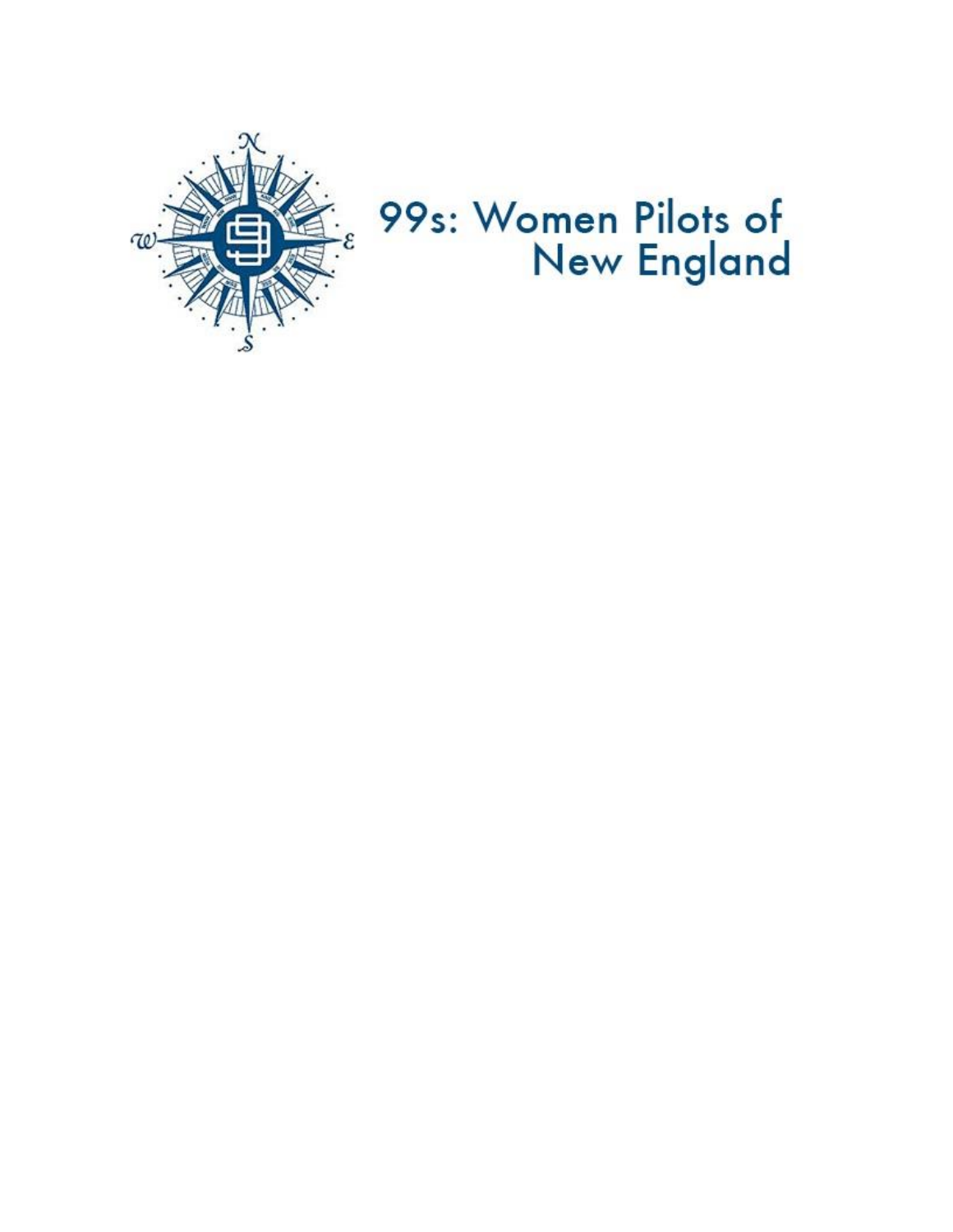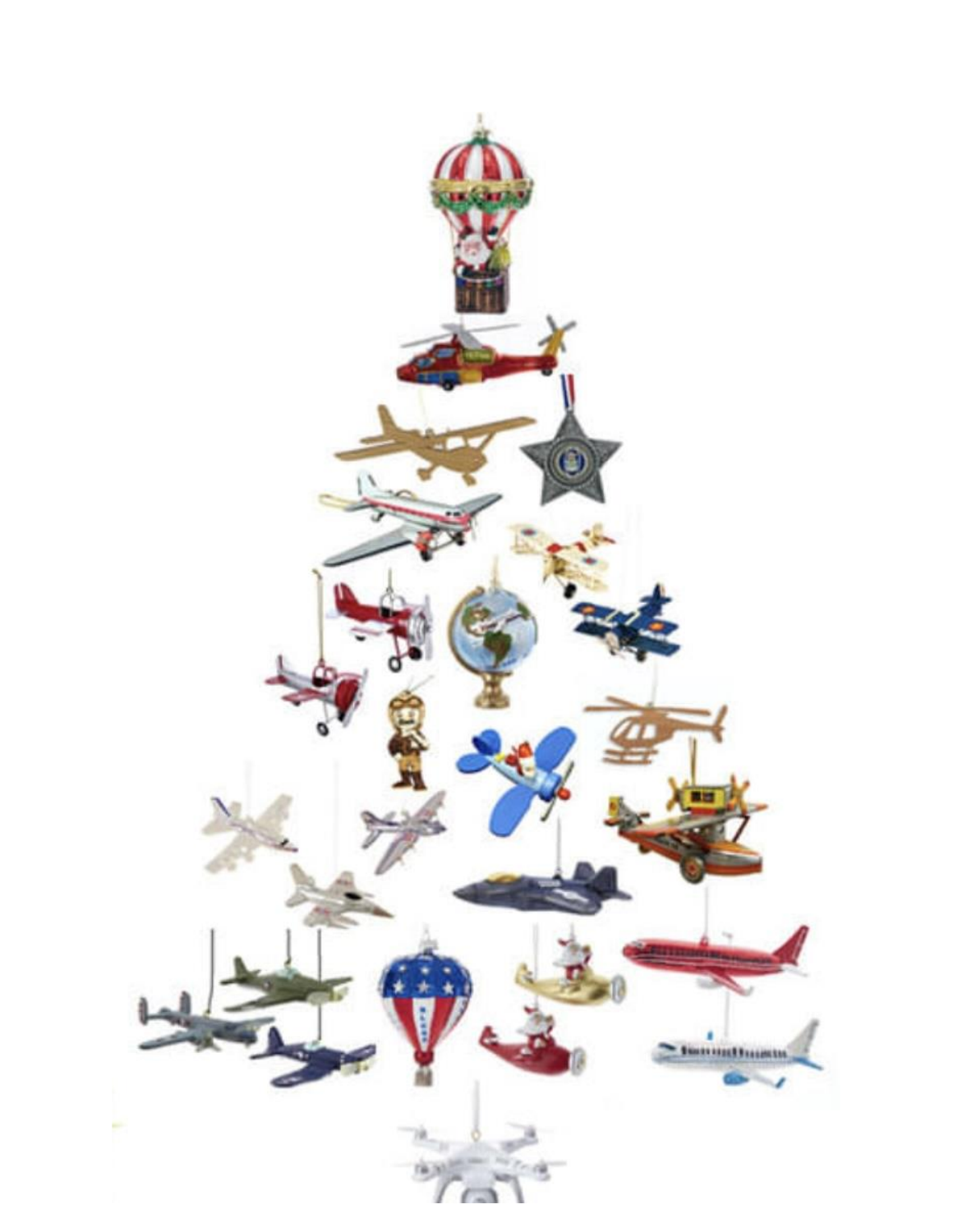## **Joyous Holidays!**

## **Whatever Holiday you celebrate this season, may you be safe and happy!**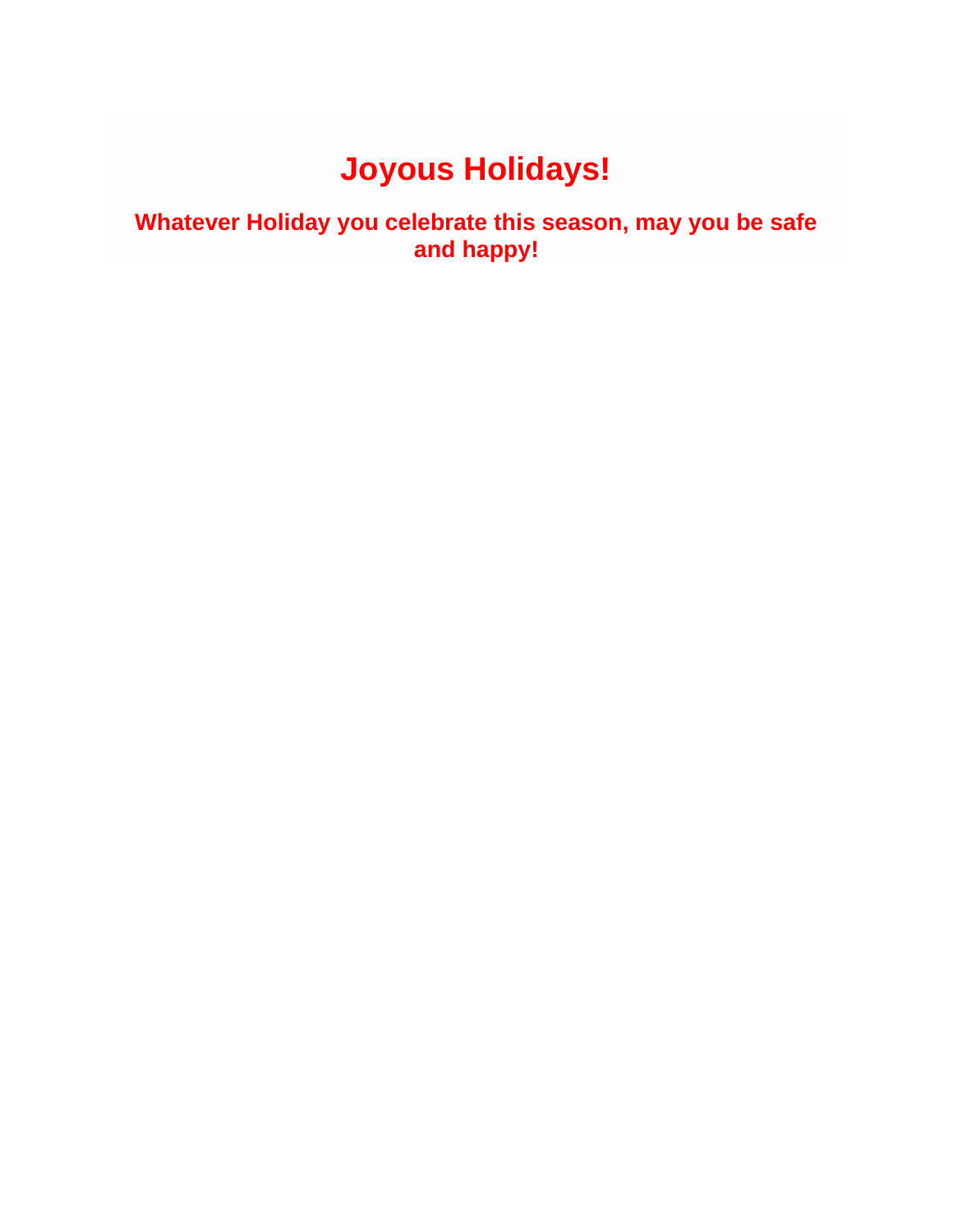

## Monica Randolph-Graham ▶ The **Ninety-Nines, Inc., International Organization of Women Pilots**

November 26 at 11:01 AM  $\cdot$   $\odot$ 

99s, female role models, and not having to be a celebrity but a woman you can look up to. A woman who makes a difference, whether it is in the little things she does in her everyday life or the grand gestures made in the public eye. We all have the ability to have a direct effect and leave an impression on all those around us, and our actions and words matter!!

Let's foster the next generation of women pilots while preserving the dignity, respect and love of all women. Let's celebrate each other's successes and support one another!

With love and admiration of all 99s around the world! I'm thankful for my sisters!!

Stay safe and in the sky! A A

 $-\overline{\mathbf{C}}$  feeling blessed.

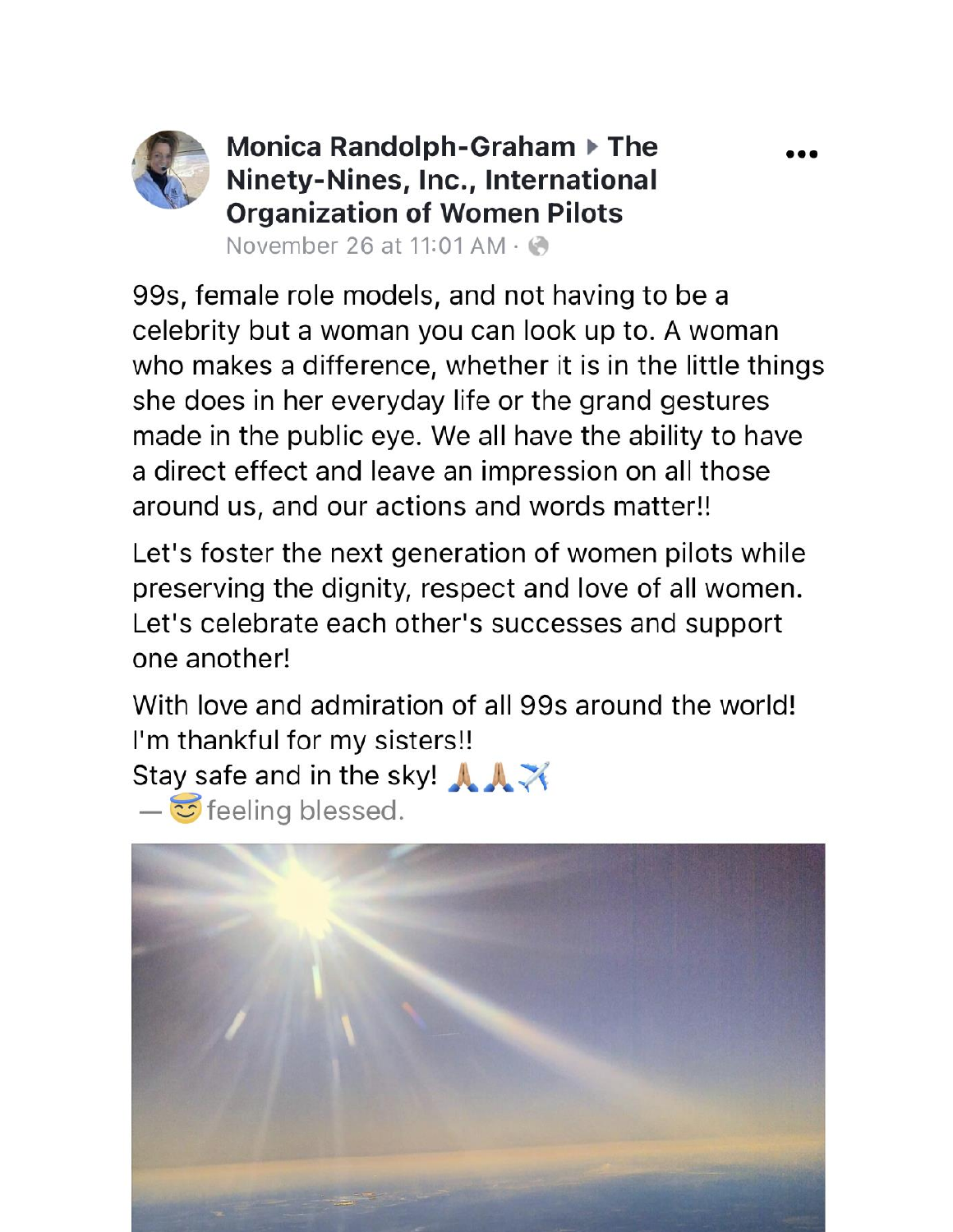**Not much news from the Chapters, but Eastern New England wants to remind everyone of two important dates coming up.**

**December 11 will be the ENE In-Person Christmas Party. All are invited to attend.**

**Respond to this e-mail to let us know you plan to attend, how many people you are bringing, and what you plan to contribute to the Potluck. So far, there will be about 22 people at the party.**

**There will be a Yankee Swap, \$15 limit, for all who want to participate.**

**We will provide paper goods, plastic silverware, cups. We will have coffee available, but if you want soft drinks or wine, please plan to bring your own.**

**As the party is in Cohasset, Margot invites you afterwards to her aerial photography exhibit (Art from the Air) at the Cohasset Library, a few minutes away. Paul Pratt Memorial Library, 35 Ripley Rd, Cohasset.**

**Looking forward to seeing you on December 11 from noon to 3:00 at:**

**Cohasset Lightkeepers House**

**15 Lighthouse Lane, Cohasset, MA**

**(Parking - follow road uphill to lot in back)**

### **The Deadline for applying for ENE Scholarships is December 15.**

#### **Available Scholarships**

**\$2,000 - The ENE 99s Jann Clark Honorary Scholarship For women and men who have soloed**

**\$2,000 - The William Bridge Scholarship (in honor of Anne Baddour's father) For women pilots working toward an advanced rating**

**\$2,000 - The Jeanne Ohnemus/Cynthia Hurvitz Scholarship For women who have soloed**

**\$1,000 - The ENE 99s Takeoff Scholarship For women student pilots - including pre-solo**

**Here is a link to the Scholarship Flyer:** [https://mcusercontent.com/8f1693d56698349f3356ded0c/files/52b9314a-3eb9-b38d-](https://womenpilotsene.us6.list-manage.com/track/click?u=8f1693d56698349f3356ded0c&id=e3df3c96b8&e=75347ca4ae)